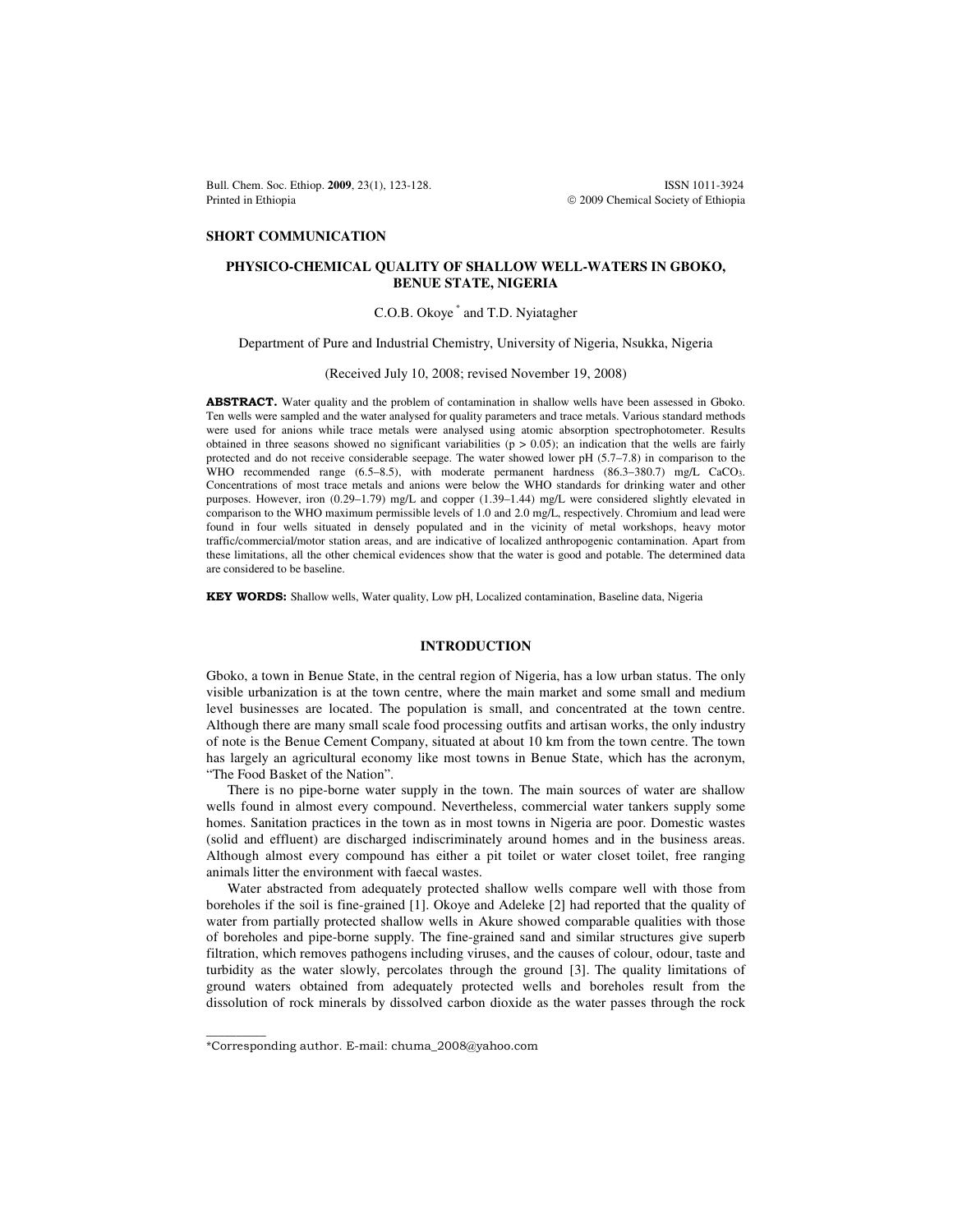deposits. This mineralization may increase the concentrations of cations and anions such as  $Ca^{2+}$ ,  $Mg^{2+}$ ,  $Mn^{2+}$ ,  $Fe^{2+}$ ,  $SO_4^{2+}$ ,  $CO_3^{2+}$ ,  $HCO_3^-$ , and Cl to pollution levels [3].

Mineralisation, poor sanitation practices, including the siting of water wells near and even downstream of pit toilet or soakaway pit, and indiscriminate disposal of all manner of solid and effluent wastes could be causes of concern to ground water quality [2], especially in shallow wells. Therefore, we set out to analyze water samples from selected wells in Gboko town in order to characterize the water and assess its quality. The data collected would also serve as basis for future monitoring of groundwater quality in the area, and would help in estimating the safety or otherwise of the water consumed in the area with regards to human health conditions.

### **EXPERIMENTAL**

*Sampling sites*. Samples were collected from ten pre-destinated partially protected shallow wells within Gboko town (Table 1). In order to assess the general contamination status of the water the ten wells were selected from different parts of the town taking into consideration the population density and human activities in a particular area. All the wells had headwall and inner concrete lining. Two had no cover. Some have cemented surrounding.

Table 1. Description of sampling sites.

| Sampling sites                                  | No. of wells |
|-------------------------------------------------|--------------|
| Densely populated town centre                   |              |
| Remote farmland                                 |              |
| Heavy traffic/commercial centre/motor park area |              |
| Mechanical/metal workshop area                  |              |
| Thinly populated area                           |              |
| Government reserved area (GRA)                  |              |

*Sample collection.* Sampling was done six times in three seasons as follows: dry season (DS)–January and March; early rainy season (ERS)–April and June; and rainy season (RS)– August and October. The samples were drawn with a plastic bucket and poured into 2-litre polythene cans which were previously washed with detergent, leached with AnalaR grade 1:1 HCl (BDH, England) to remove any adhering trace metals on the surface and finally rinsed cupiously with distilled-de-ionized water. At the collection point, the cans were rinsed with well water before collecting the samples.

*Sample analyses*. All chemicals used were AnalaR grade (BDH, England). The pH, conductivity and alkalinity were determined immediately on arrival at the laboratory before the samples were preserved by freezing. The pH was determined with a Consort Digital P/07 pH meter, and conductivity with a Consort Digital K/20 conductometer (Consort, Belgium).

Various standard methods[4, 5] were used to analyse for the following: total dissolved solid (TDS)– gravimetry, total alkalinity (TA), carbonate and bicarbonate– acid-base titration; total hardness (TH), calcium and magnesium- EDTA titrations, and sulfate-turbidmetry as BaSO<sub>4</sub>, using a spectroLab 21A spectrophotometer (PEC Medicals, USA). Chloride was determined by the Mohr method, and trace metals, namely; chromium, cadmium, copper, nickel, lead, zinc and iron were determined using atomic absorption spectrophotometer (ALPHA Series 4200 CHEM TECH ANALYTICAL Ltd, UK) with air-acetylene flame. All the samples for trace metal analysis were first concentrated by evaporating 500 mL of water sample to about 100 mL, followed by addition of 1 mL conc. HCl and digesting until volume was reduced to less than 25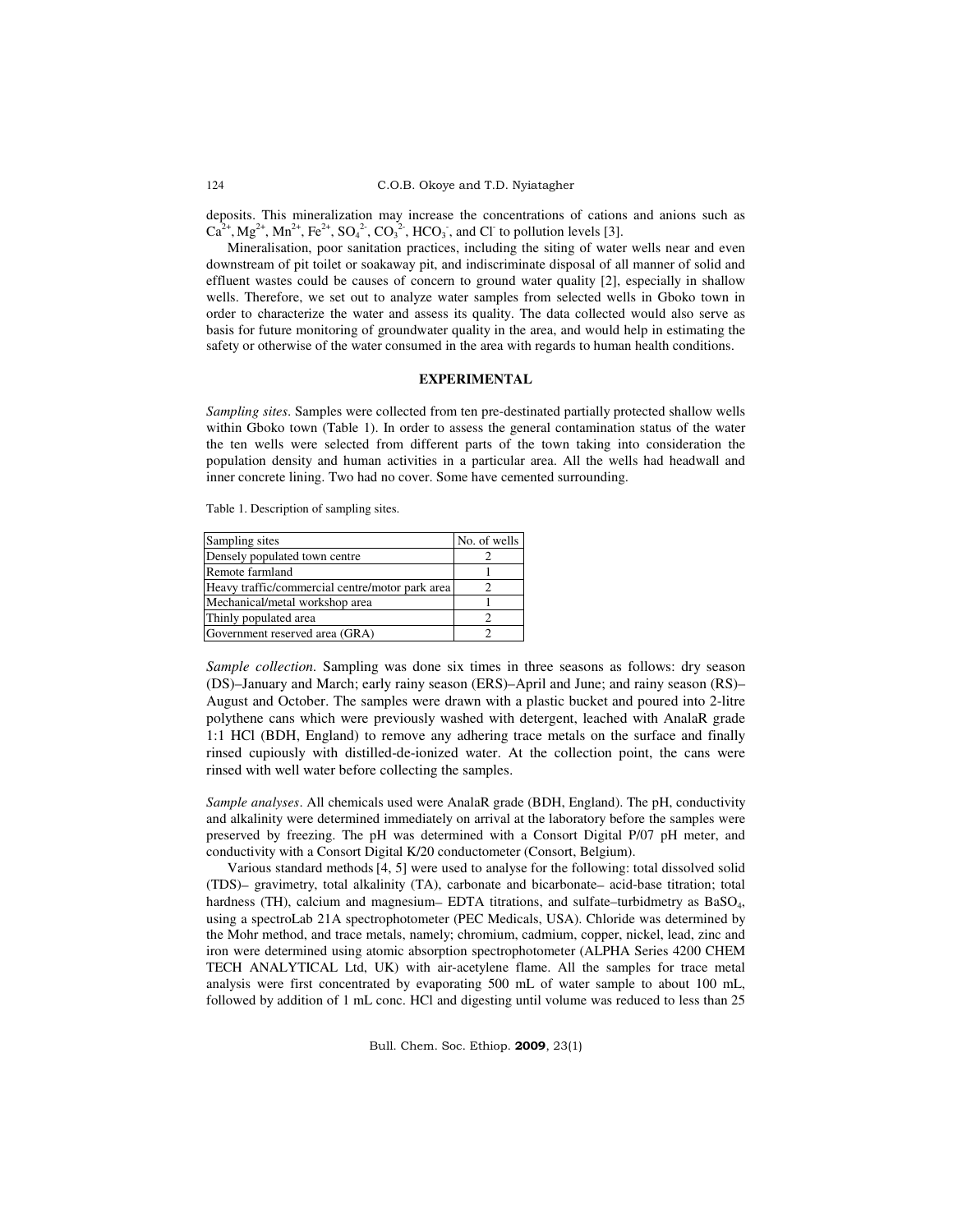#### Short Communication

mL, and later made up to the mark with distilled-de-ionized water in a 25 mL standard flask. Samples blanks were run for all analyses to assess accuracy.

## **RESULTS AND DISCUSSION**

Table 2 shows the year average values of physico-chemical data at various wells (numbered 1– 10). Their metal levels are presented in Table 3, while seasonal concentrations of all parameters are presented in Table 4. For comparison, the World Health Organisation [6] standards for drinking water quality are presented in Table 5. The pH range of 5.9-7.4 in the year (Table 2) is below the WHO permissible range (6.5-8.5). This is consistent with published studies which indicate that ground waters in Nigeria are predominantly acidic. Reported pH values include: 4.3-7 in Lagos [7]; 4.8-5.1 in Onitsha, and an average of 5.5 in Benin [8]; 5.5-7.2 in Akure [2] and 5.9-7.0, in Nsukka [9]. The buffering capacity was low with total alkalinity ranging from 3.6-6.5. This is also consistent with earlier studies as Umo and Okoye [9] observed for Nsukka ground water. Water with low buffering capacity is prone to rapid changes in pH, but in this case and also in Nsukka, the pH did not show seasonal variation, maintaining an overall mean of 5.9±0.5 (Table 2). Moreover, the water did not show any temporal turbidity after rains. These facts can only be observed in wells which do not receive considerable seepage of runoff water or effluent, indicating fair enough protection afforded by concrete inner lining, head wall and cover. Total dissolved solids were low and did not show any significant seasonal changes (Table 4). This was also reflected in the low values of conductivity and concentrations of ionic species, especially the anions. Carbonate was below detectable levels in all samples throughout the year, while bicarbonate showed a range of 3.48-6.84 mg/L (Table 2). The water showed moderate hardness, ranging from 86.3-380.7 mg/L, due largely to chlorides of calcium and magnesium, as this anion correlated well with the two metals ( $p < 0.05$ ). Water could be considered to be very hard if hardness exceeds the WHO maximum permissible level of 500 mg/L. Very hard water is not good for drinking and is associated with rheumatic pains and gouty conditions. Such water does not lather with soap and produces deposits and scaling in pipes and steam boilers, hardens vegetables and would not allow it to cook well. When used for bathing it tends to harden the skin, or make the skin rough due to impregnation of insoluble calcium and magnesium soaps [4]. On the other hand soft water is associated with rickets in children [10]. Very soft water has hardness of between 50 and 60 mg/L [10]. Moderately hard water as found in this study is considered to be good dietically [11].

| Wells         | TH       | TA       | TDS      | Conductivity | pH       | Cl <sup>-</sup> | CO <sub>3</sub> <sup>2</sup> | HCO <sub>3</sub> | NO <sub>3</sub> | PO <sub>4</sub> <sup>3</sup> | $SO_4^2$ |
|---------------|----------|----------|----------|--------------|----------|-----------------|------------------------------|------------------|-----------------|------------------------------|----------|
|               | mg/L     | mg/L     | mg/L     | us/cm        |          | mg/L            | mg/L                         | mg/L             | mg/L            | mg/L                         | mg/L     |
|               | 352.8    | 4.2      | 248.1    | 605.1        | 6.3      | 107.3           | Nd                           | 3.48             | 0.067           | 0.55                         | 13.3     |
|               | 274.8    | 4.7      | 56.6     | 116.2        | 7.4      | 115.7           | Nd                           | 4.86             | 0.044           | 0.54                         | 16.3     |
|               | 222.2    | 5.3      | 110.0    | 210.6        | 6.5      | 97.3            | Nd                           | 4.19             | 0.043           | 0.71                         | 8.4      |
|               | 125.9    | 5.6      | 45.1     | 124.1        | 6.0      | 117.2           | Nd                           | 4.18             | 0.051           | 0.660                        | 3.6      |
|               | 380.7    | 4.9      | 67.6     | 142.7        | 6.5      | 77.5            | Nd                           | 5.07             | 0.034           | 0.83                         | 2.6      |
|               | 301.2    | 6.5      | 298.4    | 524.3        | 6.5      | 117.0           | Nd                           | 4.13             | 0.050           | 0.55                         | 14.0     |
|               | 181.1    | 3.8      | 38.9     | 103.0        | 5.9      | 98.7            | Nd                           | 5.31             | 0.045           | 0.59                         | 5.7      |
| 8             | 212.6    | 3.6      | 107.7    | 221.1        | 6.1      | 105.0           | Nd                           | 6.84             | 0.044           | 1.01                         | 6.8      |
| $\mathbf Q$   | 190.6    | 5.1      | 119.4    | 202.9        | 6.0      | 88.5            | Nd                           | 4.37             | 0.021           | 0.74                         | 3.4      |
| 10            | 86.3     | 3.6      | 26.6     | 52.5         | 5.8      | 97.0            | Nd                           | 3.99             | 0.054           | 0.98                         | 16.8     |
| Overall       | $232.8+$ | $4.7\pm$ | $111.9+$ | $230.3+$     | $5.9\pm$ | $102.1 \pm$     | ----                         | $4.6\pm$         | $0.045\pm$      | $0.72 \pm$                   | $9.1\pm$ |
| $mean \pm sd$ | 89.8     | 0.9      | 86.9     | 175.5        | 0.5      | 12.3            |                              | 0.9              | 0.012           | 0.17                         | 5.3      |

Table 2. Year average values of physico-chemical data of well waters in Gboko.

Nd = Not detectable; TH = total hardness; TA = total alkalinity; TDS = total dissolved solids.

Bull. Chem. Soc. Ethiop. 2009, 23(1)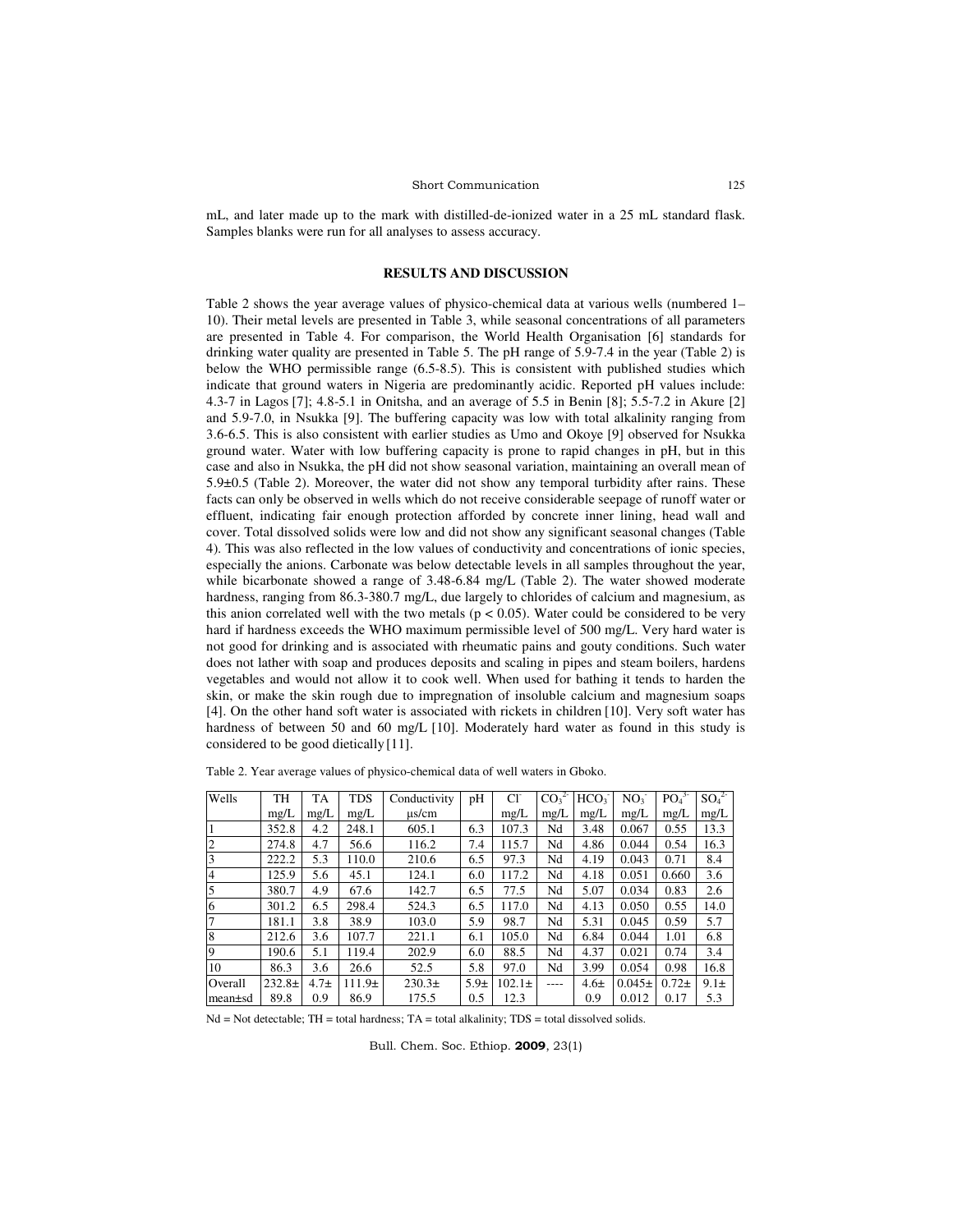Table 3. Metal concentrations (mg/L) in shallow well waters in Gboko.

| Well                 | Ca            | Mg               | C <sub>d</sub> | $_{\rm Cr}$ | Ni   | Fe              | Pb    | Zn              | Cu              |
|----------------------|---------------|------------------|----------------|-------------|------|-----------------|-------|-----------------|-----------------|
|                      | 142.0         | 214.2            | Nd             | 0.02        | Nd   | 0.62            | Nd    | 1.67            | 1.42            |
|                      | 121.1         | 153.6            | Nd             | Nd          | Nd   | 0.34            | Nd    | 1.04            | 1.39            |
|                      | 89.1          | 133.1            | Nd             | 0.01        | Nd   | 0.16            | 0.02  | 2.10            | 1.49            |
|                      | 49.6          | 76.3             | Nd             | Nd          | Nd   | 0.28            | 0.01  | 2.14            | 1.51            |
| $\overline{5}$       | 153.4         | 222.5            | Nd             | Nd          | Nd   | 0.42            | Nd    | 1.59            | 1.50            |
| 6                    | 109.3         | 186.9            | Nd             | Nd          | Nd   | 0.21            | 0.02  | 2.35            | 1.39            |
|                      | 74.9          | 106.2            | Nd             | Nd          | Nd   | 0.42            | Nd    | 0.98            | 1.30            |
| 8                    | 83.0          | 129.7            | Nd             | 0.01        | Nd   | 0.22            | 0.03  | 2.39            | 1.49            |
| $\overline{Q}$       | 80.3          | 110.3            | Nd             | Nd          | Nd   | 0.24            | Nd    | 1.11            | 1.32            |
| 10                   | 32.9          | 53.3             | Nd             | Nd          | Nd   | 0.21            | Nd    | 0.95            | 1.34            |
| DL                   | ---           | ---              | 0.002          | 0.002       | 0.05 | 0.003           | 0.004 | 0.006           | 0.001           |
| $Ov$ . mean $\pm$ sd | $93.6 \pm 36$ | $138.6 \pm 53.3$ |                |             | ---  | $0.31 \pm 0.13$ |       | $1.63 \pm 0.59$ | $1.42 \pm 0.08$ |

 $Nd = Not detectable; DL = detection limit; Ov. Mean = overall mean; Sd = standard deviation.$ 

Table 4. Average seasonal concentrations (mg/L, except pH and conductivity) of analytes in shallow well waters in Gboko.

| Parameter                                | Dry season        | Early rainy season | Rainy season      |
|------------------------------------------|-------------------|--------------------|-------------------|
| Ca                                       | $83.2 + 42.2$     | $107.7 \pm 35.6$   | 89.8±50.5         |
|                                          | $(32.2 - 154.5)$  | $(37.9 - 154.5)$   | $(28.7 - 188.9)$  |
| Mg                                       | $124.5 \pm 63.3$  | $168.8 \pm 63.8$   | $83.2 + 42.2$     |
|                                          | $(47.8 - 231.3)$  | $(56.9 - 274.8)$   | $(32.2 - 154.5)$  |
| Cd                                       | Nd                | Nd                 | Nd                |
| N <sub>i</sub>                           | Nd                | Nd                 | Nd                |
| Fe                                       | 0.29              | $0.51 \pm 0.17$    | $1.79 \pm 0.54$   |
|                                          |                   | $(0.28 - 0.92)$    | $(0.96 - 0.42)$   |
| Zn                                       | $1.33 \pm 0.64$   | $1.58 \pm 0.57$    | $1.79 \pm 0.54$   |
|                                          | $(0.71 - 2.50)$   | $(0.86 - 2.45)$    | $(0.96 - 2.44)$   |
| Cu                                       | $1.41 \pm 0.08$   | $1.39 \pm 100.5$   | $1.44 \pm 0.12$   |
|                                          | $(1.27 - 1.58)$   | $(94.8 - 425.4)$   | $(1.25 - 1.61)$   |
| Total hardness (mg/L CaCO <sub>3</sub> ) | $208.2 \pm 106.8$ | 281.9±100.5        | $208.3 \pm 102.7$ |
|                                          | $(80.0 - 400.3)$  | $(94.8 - 425.4)$   | $(84.1 - 412.6)$  |
| Total alkalinity                         | $4.2 \pm 1.2$     | $5.3 \pm 1.7$      | $4.7 \pm 1.6$     |
|                                          | $(3.1 - 7.2)$     | $(3.2 - 8.5)$      | $(2.5 - 8.3)$     |
| Total dissolved solids                   | $111.0 \pm 86.9$  | $112.8 + 91.0$     | $111.9 \pm 91.8$  |
|                                          | $(28.7 - 315.3)$  | $(26.8 - 425.4)$   | $(24.7 - 323)$    |
| Conductivity (µs/cm)                     | $226.2 \pm 182.8$ | $223.7 \pm 184.0$  | 240.9±194.0       |
|                                          | $(53.4 - 675.0)$  | $(49.6 - 652.5)$   | $(54.5 - 757.8)$  |
| pH                                       | $6.3 \pm 0.5$     | $6.3 \pm 0.5$      | $6.3 \pm 0.5$     |
|                                          | $(5.8 - 7.8)$     | $(5.7-6.9)$        | $(5.7 - 7.6)$     |
| $Cl^{\dagger}$                           | $93.2 \pm 10.1$   | $106.5 \pm 14.7$   | $106.8 \pm 12.9$  |
|                                          | $(77.0 - 106.0)$  | $(75.0 - 126.0)$   | $(80.5 - 123.5)$  |
| $\overline{CO_3}^{2}$                    | Nd                | Nd                 | Nd                |
| HCO <sub>3</sub>                         | $5.3 \pm 8.8$     | $3.93 \pm 1.66$    | $4.70 \pm 1.02$   |
|                                          | $(4.2 - 7.3)$     | $(2.46 - 8.45)$    | $(3.23 - 61.23)$  |
| NO <sub>3</sub>                          | $0.043 \pm 0.012$ | $0.051 \pm 0.015$  | $0.043 \pm 0.010$ |
|                                          | $(0.027 - 0.067)$ | $(0.022 - 0.078)$  | $(0.021 - 0.056)$ |
| $\overline{PO_4}^{3-}$                   | $0.64 \pm 0.20$   | $0.75 \pm 0.23$    | $0.75 \pm 0.18$   |
|                                          | $(0.41 - 0.93)$   | $(0.46 - 1.28)$    | $(0.49 - 1.06)$   |
| SO <sub>4</sub> <sup>2</sup>             | $5.1 \pm 4.2$     | $9.0 + 6.0$        | $15.5 \pm 7.2$    |
|                                          | $(1.0-14.5)$      | $(2.0-20.5)$       | $(3.9-24.5)$      |

Nd = Not detectable.

Bull. Chem. Soc. Ethiop. 2009, 23(1)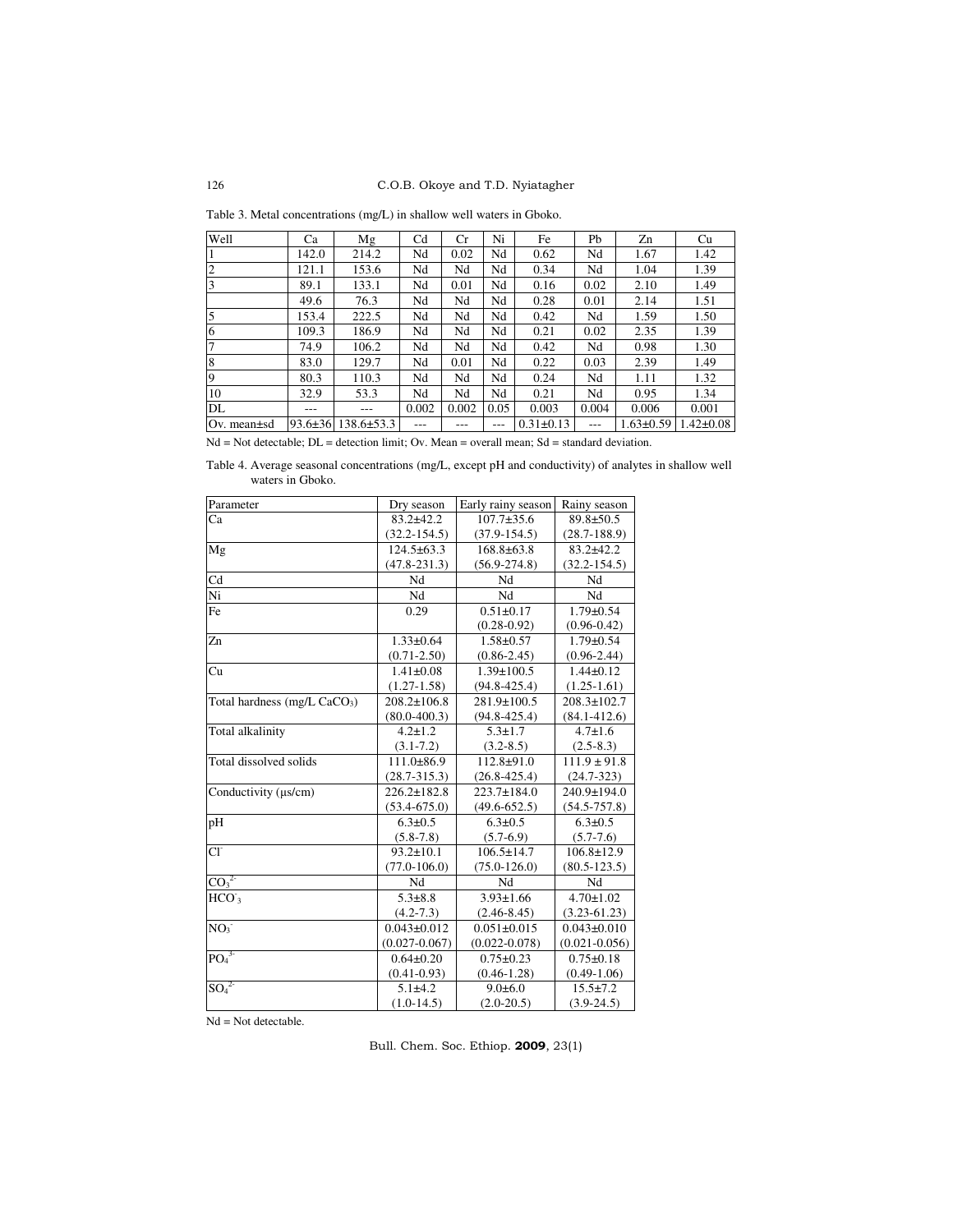#### Short Communication

Nitrate was below 0.1 mg/L all the year round. Phosphate and sulfate, respectively, had concentration ranges of 0.17-1.01 mg/L and 2.6-16.8 mg/L in the year. The most abundant anion is chloride with concentrations in the range of 77.5-117.3 mg/L in the year.

The major cations are calcium and magnesium ions. The two constitute the bulk of dissolved solids and are responsible for the moderate permanent hardness of the water. Calcium was in the range of 32.9-153.4 mg/L Magnesium had an overall average concentration of 138.6 mg/L (Table 3), and by WHO standards (Table 4), magnesium at concentration in excess of 150 mg/L, if sulfate is lower than 250 mg/L or 30 mg/L, if sulfate is up to 250 mg/L, is not considered high. Cadmium and nickel were below detectable levels in all the samples. Lead was detectable in four wells: namely; 3 and 6, which were located in heavy motor traffic areas; well 4, located in the commercial town centre, as well as in well 8, which was right inside the town's motor mechanic complex. Significant contribution of lead is expected from emission, use and spilling of leaded petrol and engine oil along the roads and in mechanical workshops, around where discarded lead-acid batteries are common sights. Also, blacksmithing near well 1, meat and fish storage facilities around well 3, and metal prickling in the mechanic village (well 8), could introduce many metals including chromium and lead into the water through leaching or direct contamination, as wells 1 and 8 had no covers and well 3 was a public facility. Chromium was detected in wells 1, 3 and 8 (Table 3).

No analyte showed significant seasonal changes ( $p > 0.05$ ). However, in the rainy season, there were slight attenuations in the concentrations of the major cations, calcium and magnesium, and slight increases in the concentrations of trace metals (Table 3).

Iron and copper occurred at elevated levels with average concentrations being between the most desirable and the maximum permissible levels set by WHO. Zinc occurred in all the wells. The higher concentrations of the metal measured in wells 3, 4, 6 and 8, could be attributed to the fact that these wells are located within densely populated town centre, characterized by old houses with rusted zinc roofs, and in commercial and metal workshop areas.

| Parameter                | Ingest desirable level        | Maximum permissible level    |
|--------------------------|-------------------------------|------------------------------|
| Calcium                  | 75                            | 200                          |
| Magnesium                | 30 (if $SO_4^{2} = 250$ mg/L) | 150 (if $SO_4^2$ < 250 mg/L) |
| Cadmium                  |                               | 0.01                         |
| Chromium                 |                               | 0.05                         |
| Iron                     | 0.1                           | 1.0                          |
| Lead                     |                               | 0.05                         |
| Zinc                     | 5.0                           | 15.0                         |
| Copper                   | 0.05                          | 1.6                          |
| Total hardness $(CaCO3)$ | 100                           | 500                          |
| Total alkalinity         |                               |                              |
| Total dissolved solids   | 500                           | 1000                         |
| Conductivity $\mu s/cm$  |                               | 1,660                        |
| pH                       | $7.0 - 8.5$                   | $6.5 - 9.2$                  |
| Chloride                 | 200                           | 600                          |
| Carbonate                |                               |                              |
| Bicarbonate              |                               |                              |
| Nitrate                  | 10                            | 100                          |
| Phosphate                | 15.3 (EU)                     |                              |
| Sulfate                  | 200                           | 400                          |

Table 5. WHO standard values for drinking water (mg/L, except PH and conductivity) [6].

Bull. Chem. Soc. Ethiop. 2009, 23(1)